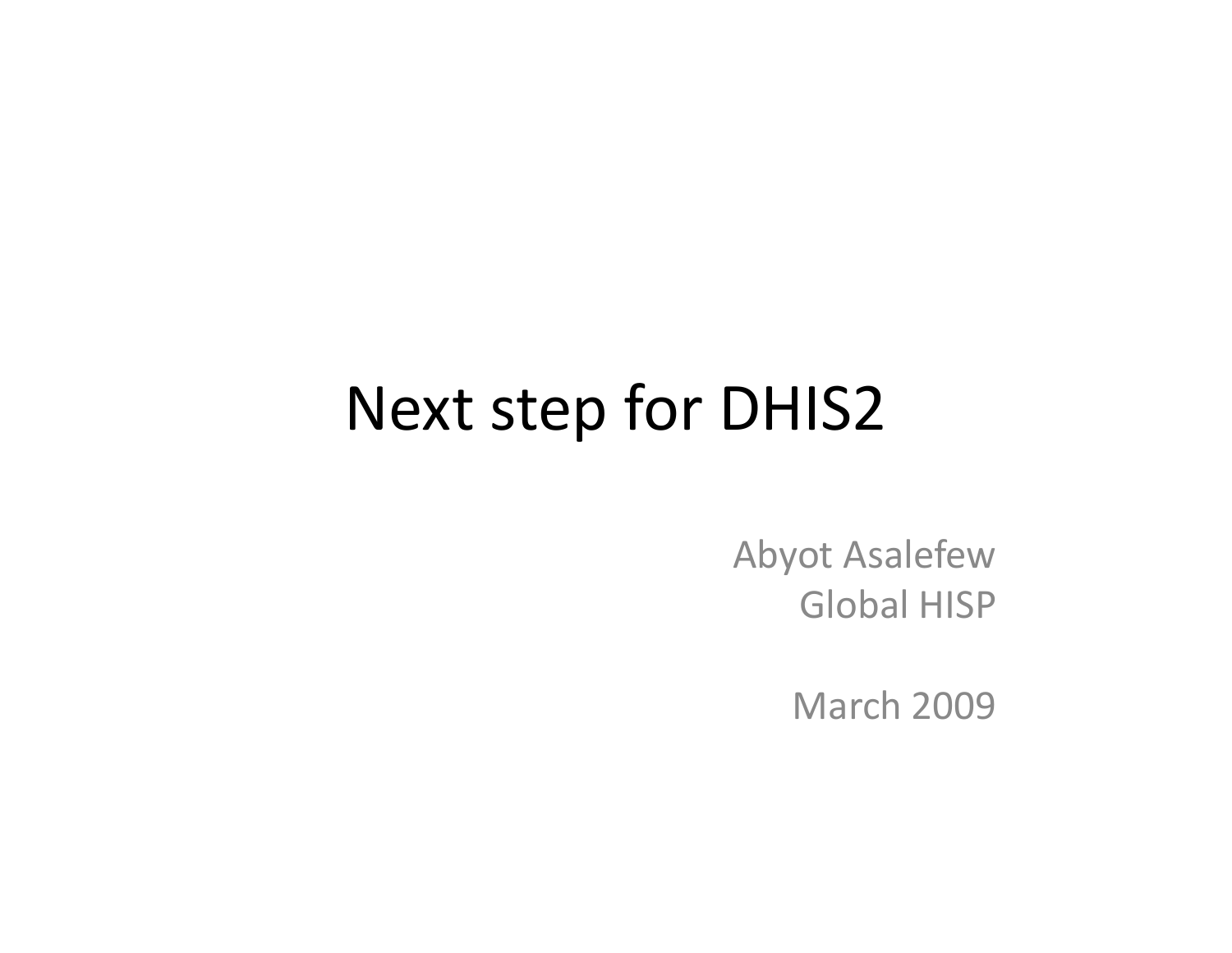### Introduction

- DHIS2
	- – An HMIS that helps to collect and analyze routine reports circulating in <sup>a</sup> health management structure of <sup>a</sup> country – typically developing country
	- – The routine reports are based on aggregate data from secondary sources
		- Information gap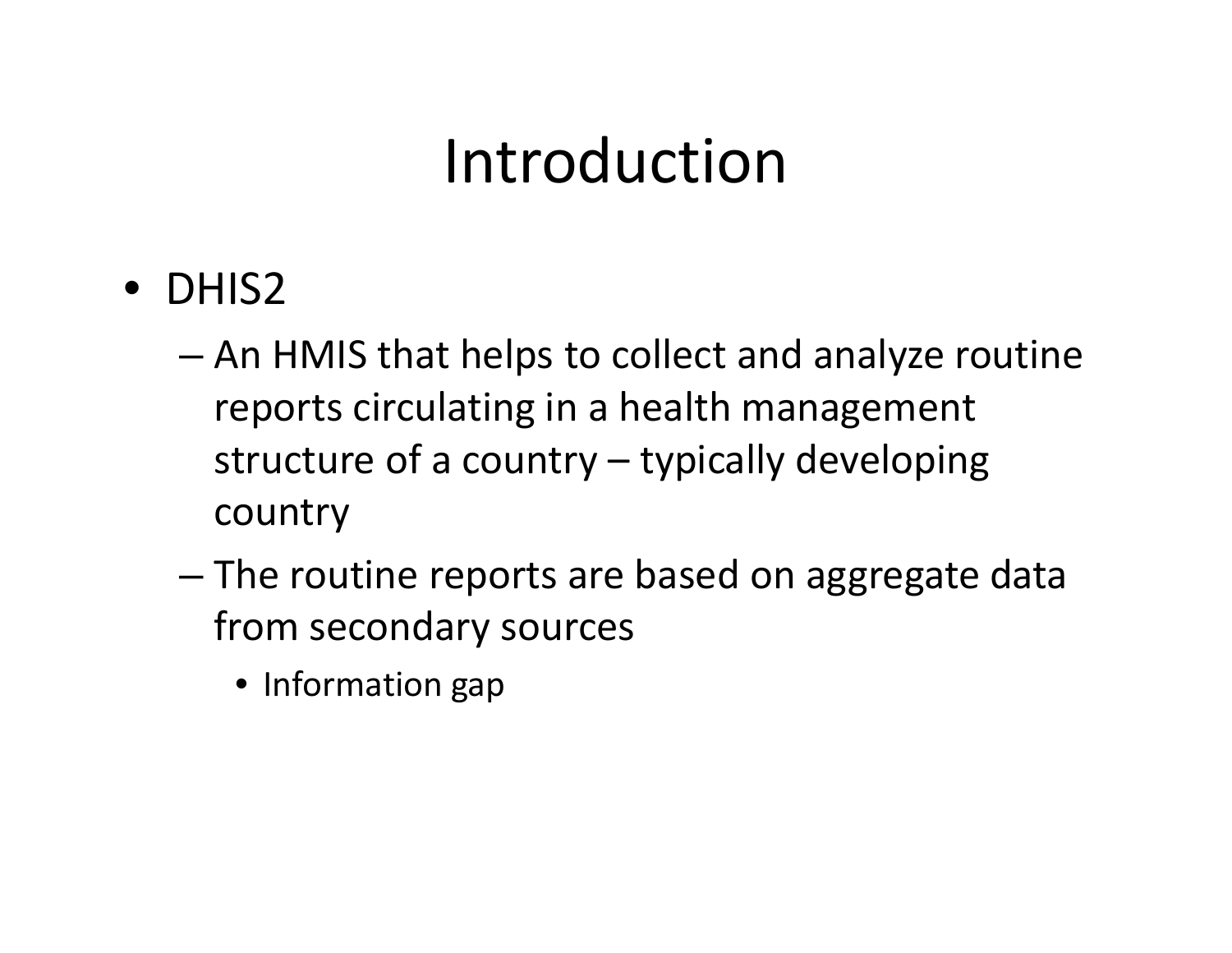### Information Gap

- Gap between the actual data ( Primary Register) and the aggregate (DHIS2) data
	- Results in
		- Compromise
			- data quality
			- efficiency
		- Duplication
- Filling the gap  $\rightarrow$  Next step for DHIS2

Automating sources of data for aggregate figures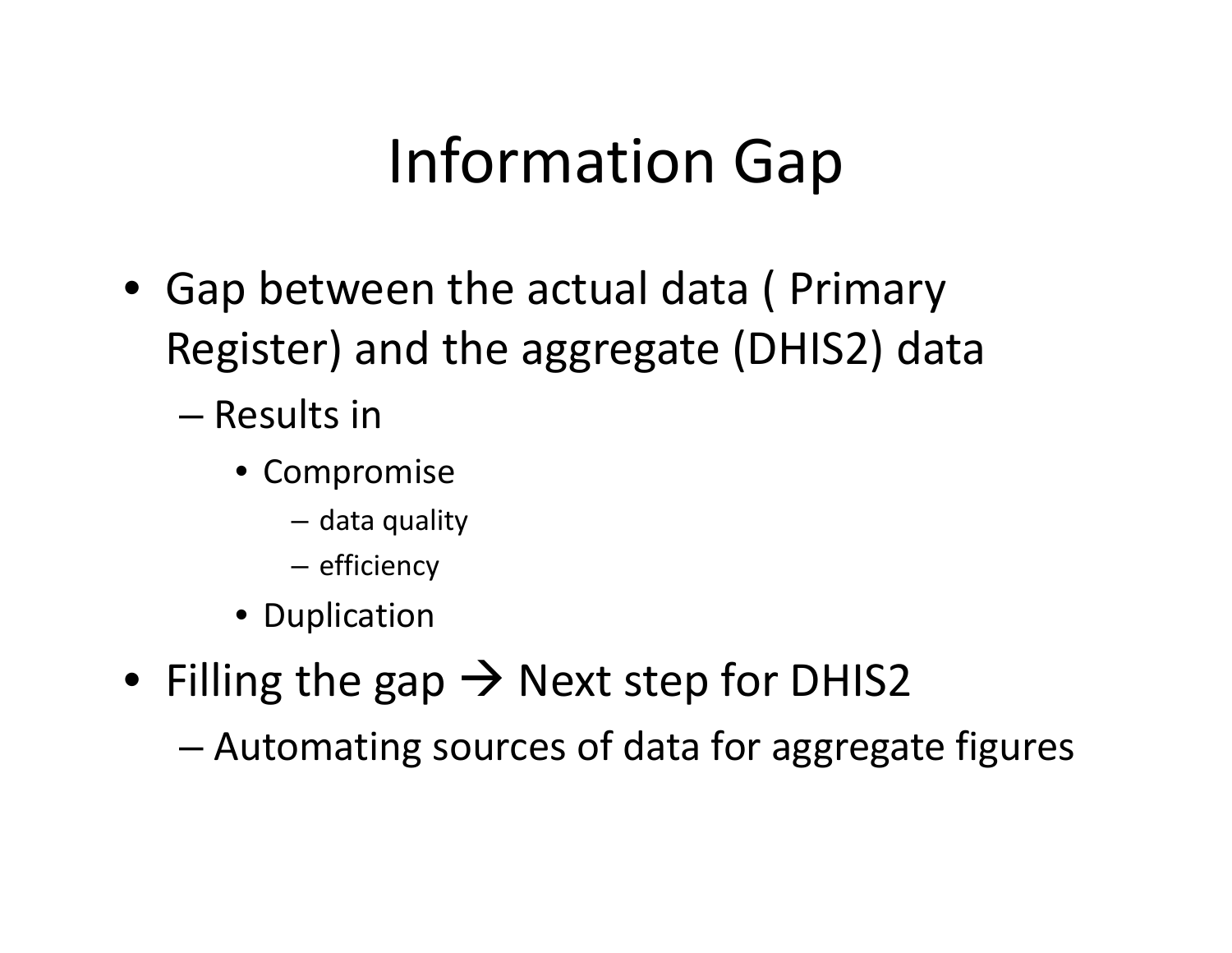# Sources for aggregate data

- Registers
	- Immunization
	- Birth
	- Death
	- ANC
	- FP
	- TB
	- Malaria
	- –Chronic Morbidity

–...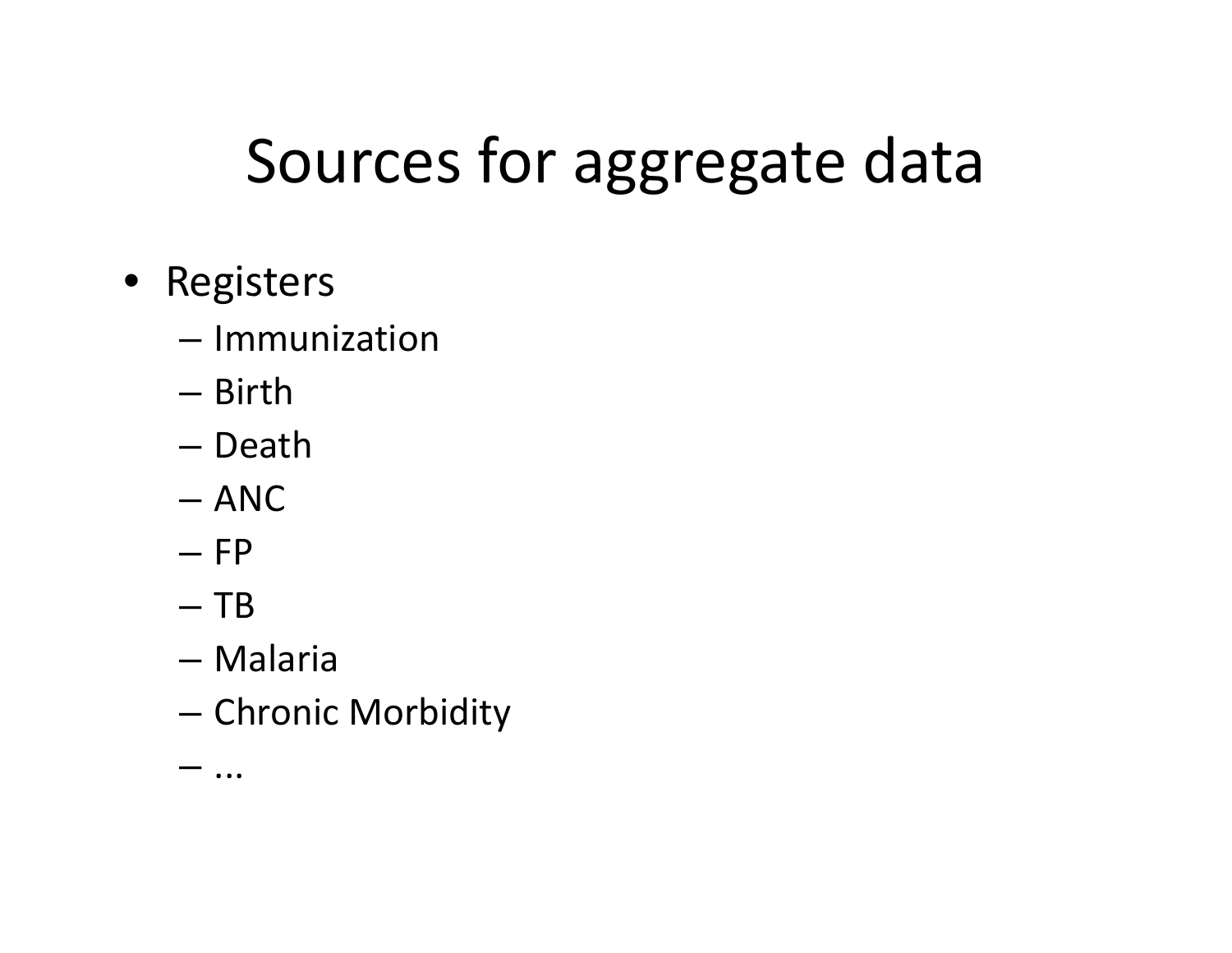### **Medical Records**

- Automating registers
	- Electronic Health/Medical Record
	- Very complex and challegnging especially in the context of developing country
- EMR ... e.g. OpenMRS
	- Hospital/Clinic based system
		- Individuals coming to Hospital/Clinic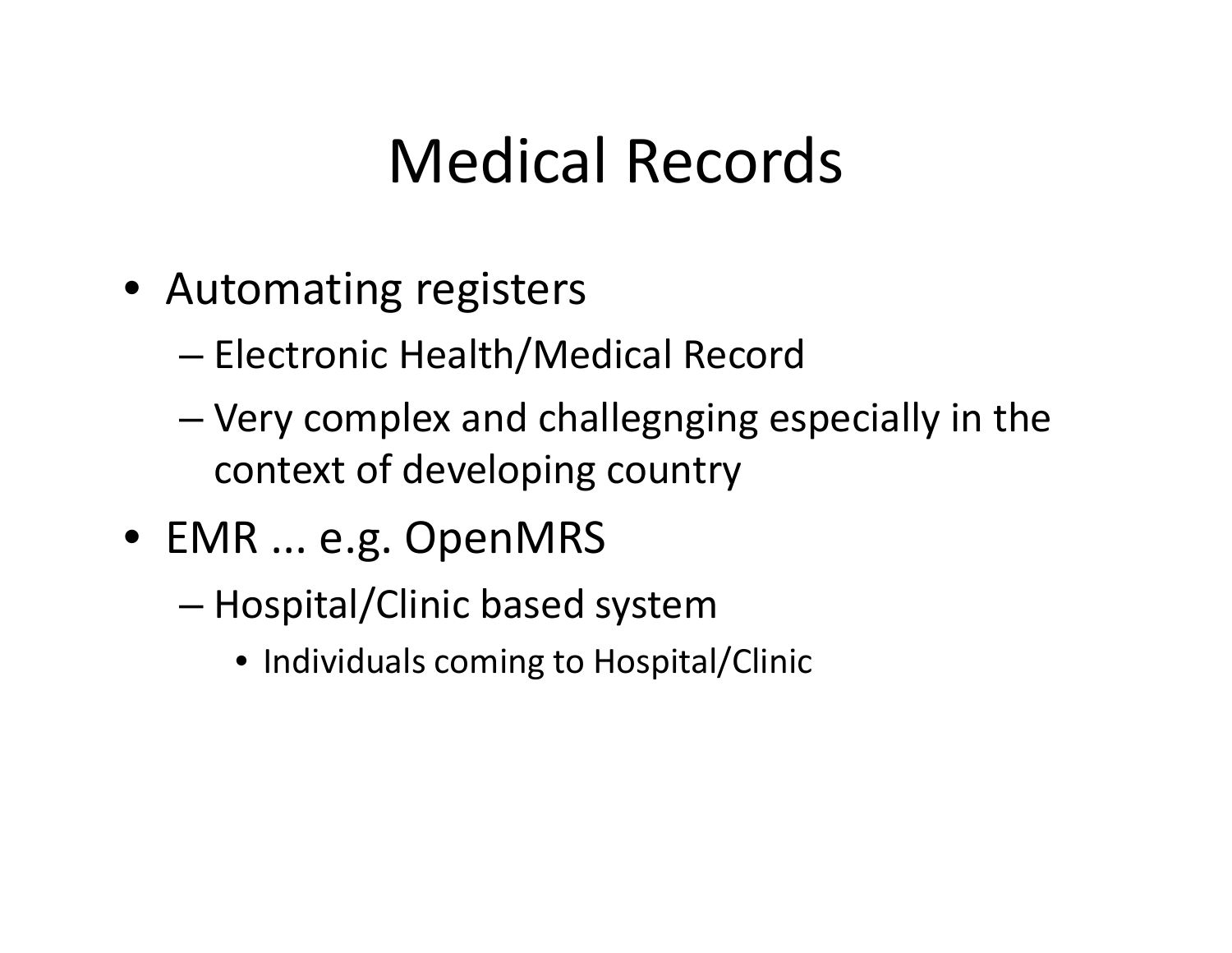# Hospital/Clinic based Systems

- $\bullet$  Context of developing country
	- Percentage of population with access to clinic
		- Ethiopia <sup>=</sup> 80% of population living in rural areas
		- India <sup>=</sup> ??
	- Issue of
		- Distance
			- A clinic within <sup>a</sup> radius of hundreds of Kilometers
		- Infrastructure
			- Poor transportation means
		- Cost
			- Expensive for poor farmers to travel hundreds of kilometers
- $\bullet$  Further question to ask
	- $-$  From where is the poor health data coming from?
		- Rural areas !!
- $\bullet$ Addressing the rural community  $\rightarrow$  community-based systems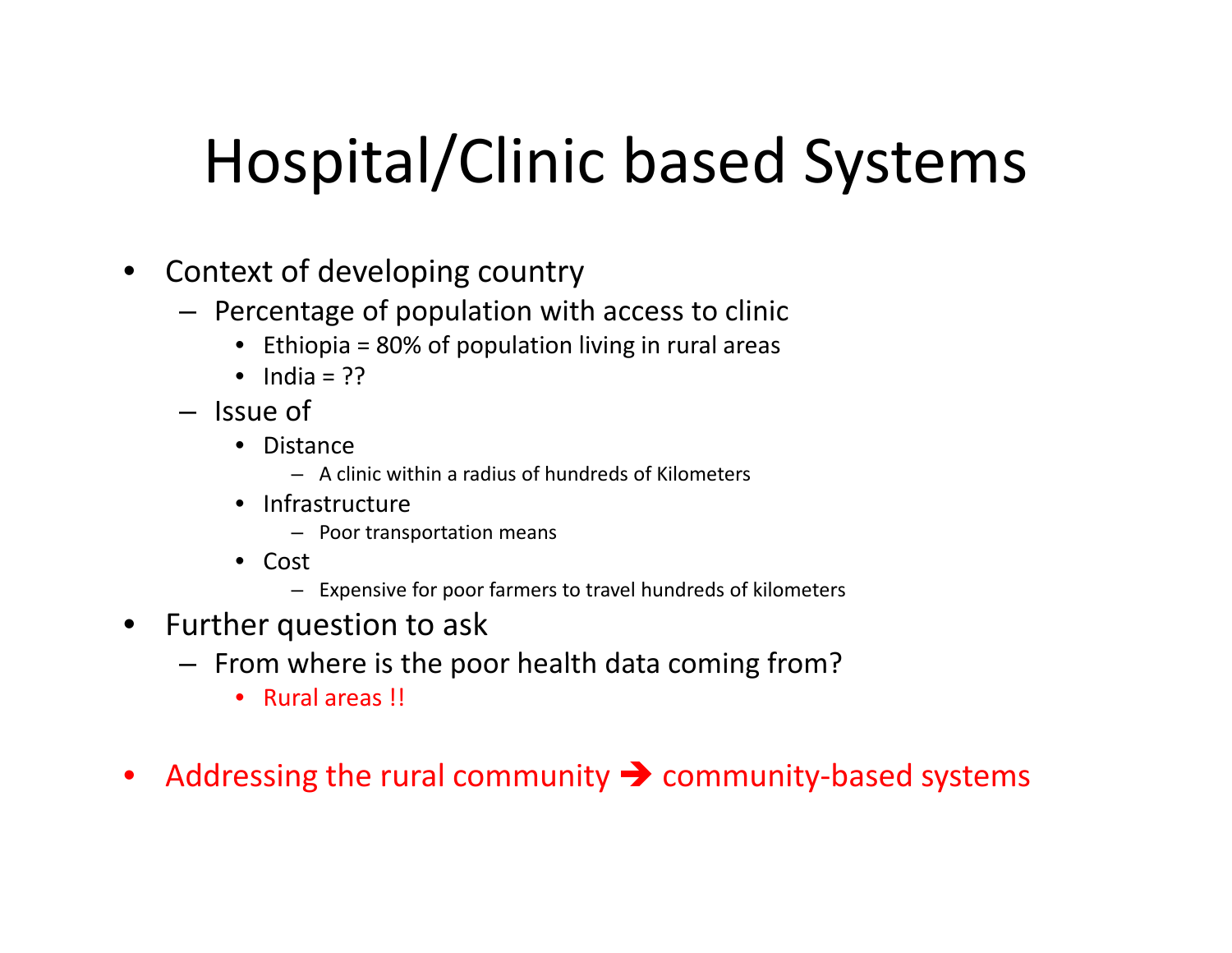### Community‐based systems

- Service reaching <sup>a</sup> community
	- Service providers going house-to-house based on houseno and names
		- ANM ‐ India
		- HEW ‐ Ethiopia
		- •...
			- $\rightarrow$  high degree of mobility !!
- Typical community-based systems
	- $-$  Family Planning
	- ANC
	- Immunization
	- ...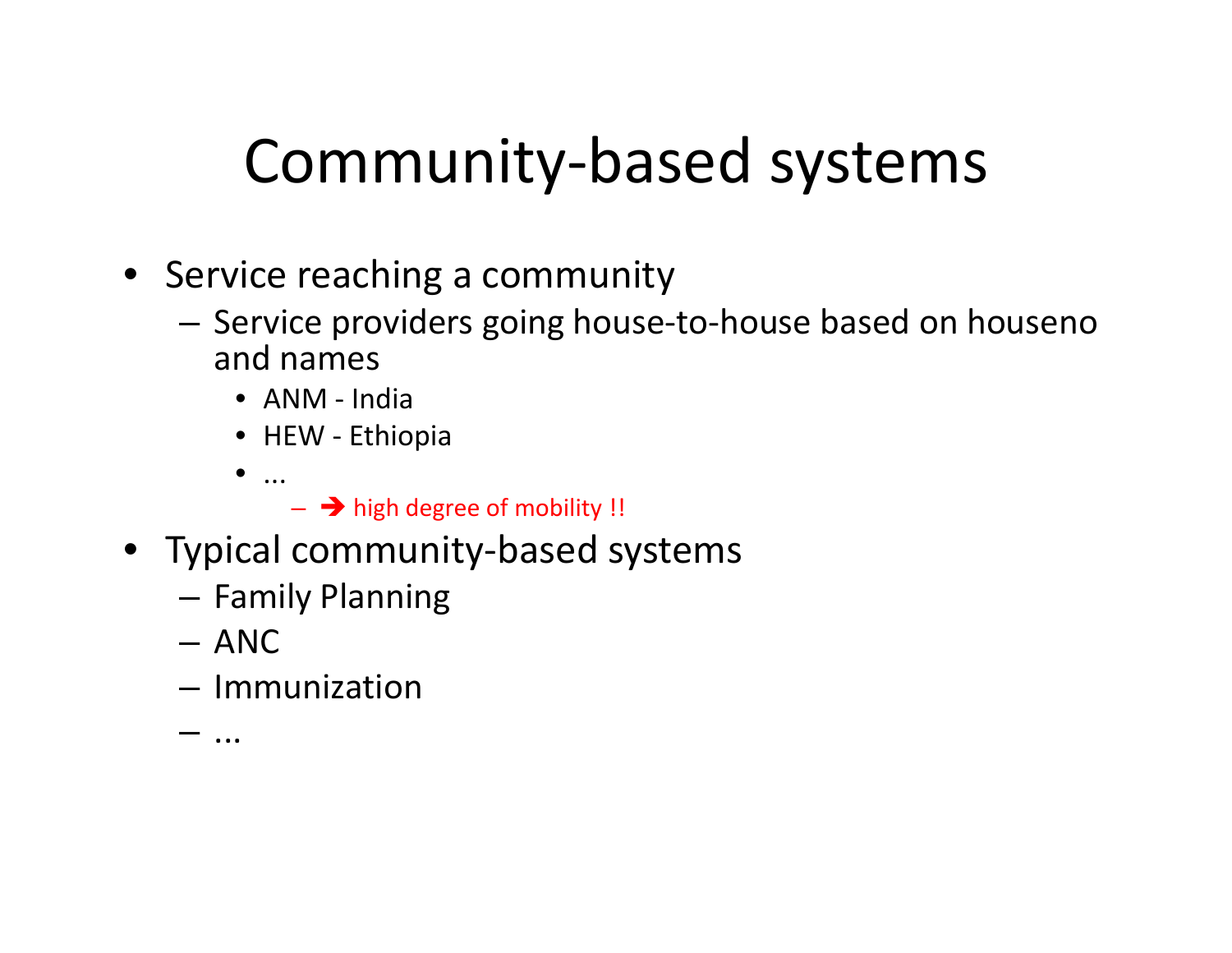### Community‐based systems

- Automating community-based systems
	- –Locating/tracking individuals
	- –Planing ahead
	- Outreaching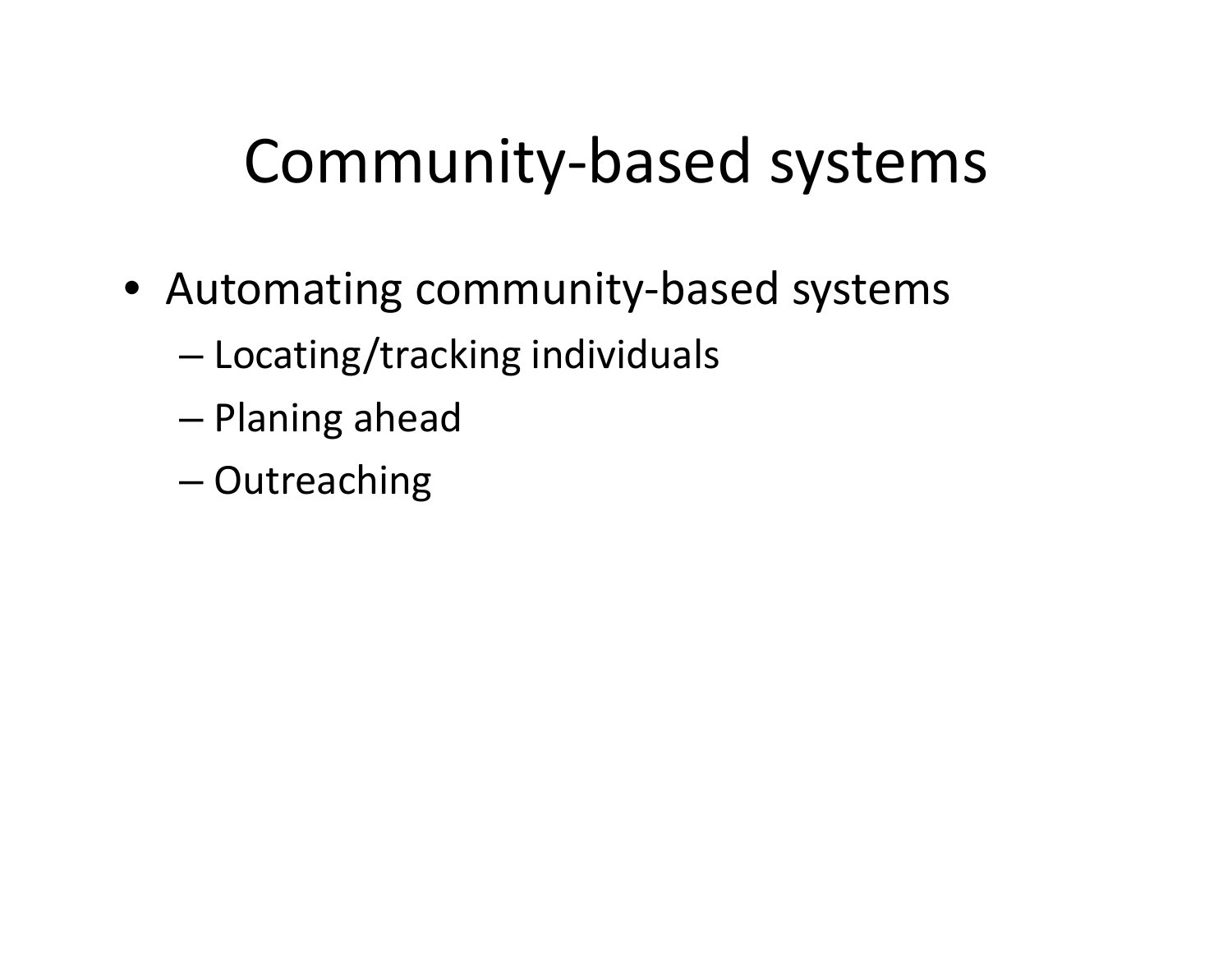# Locating/tracking Individuals

• Hierarchical approach – with a village/community as an entry point National



- Identifcation mechanism Name? Unique ID?...
- Issue of migration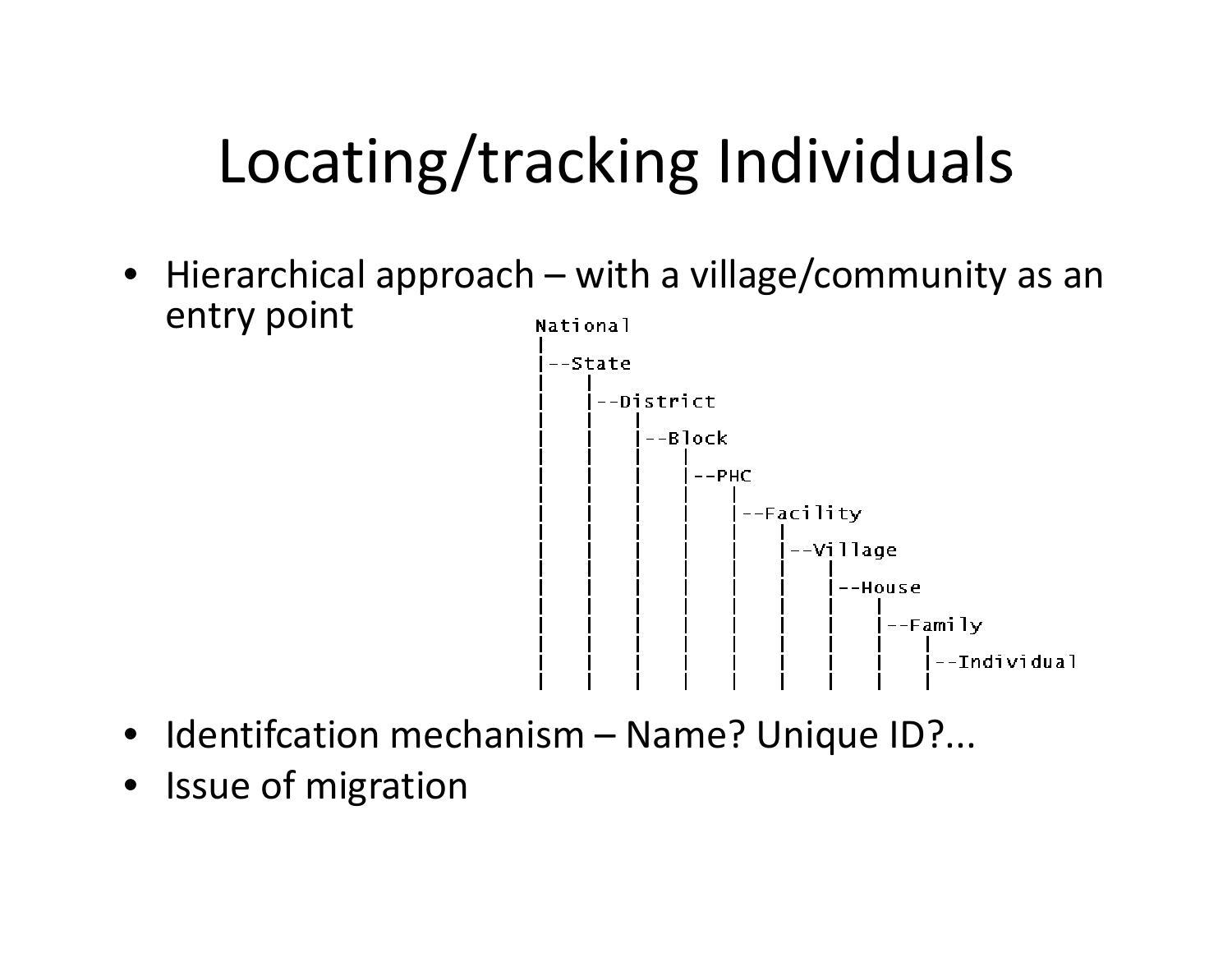### Planning

- Actvity planning
	- What service to provide?
		- FP, ANC, Immunization, ..
	- – Where to go?
		- Which village?
			- Which house no?
	- For whom to provide service?
		- Individual ... Identifying with name?

→ Mobile Technology playing a key role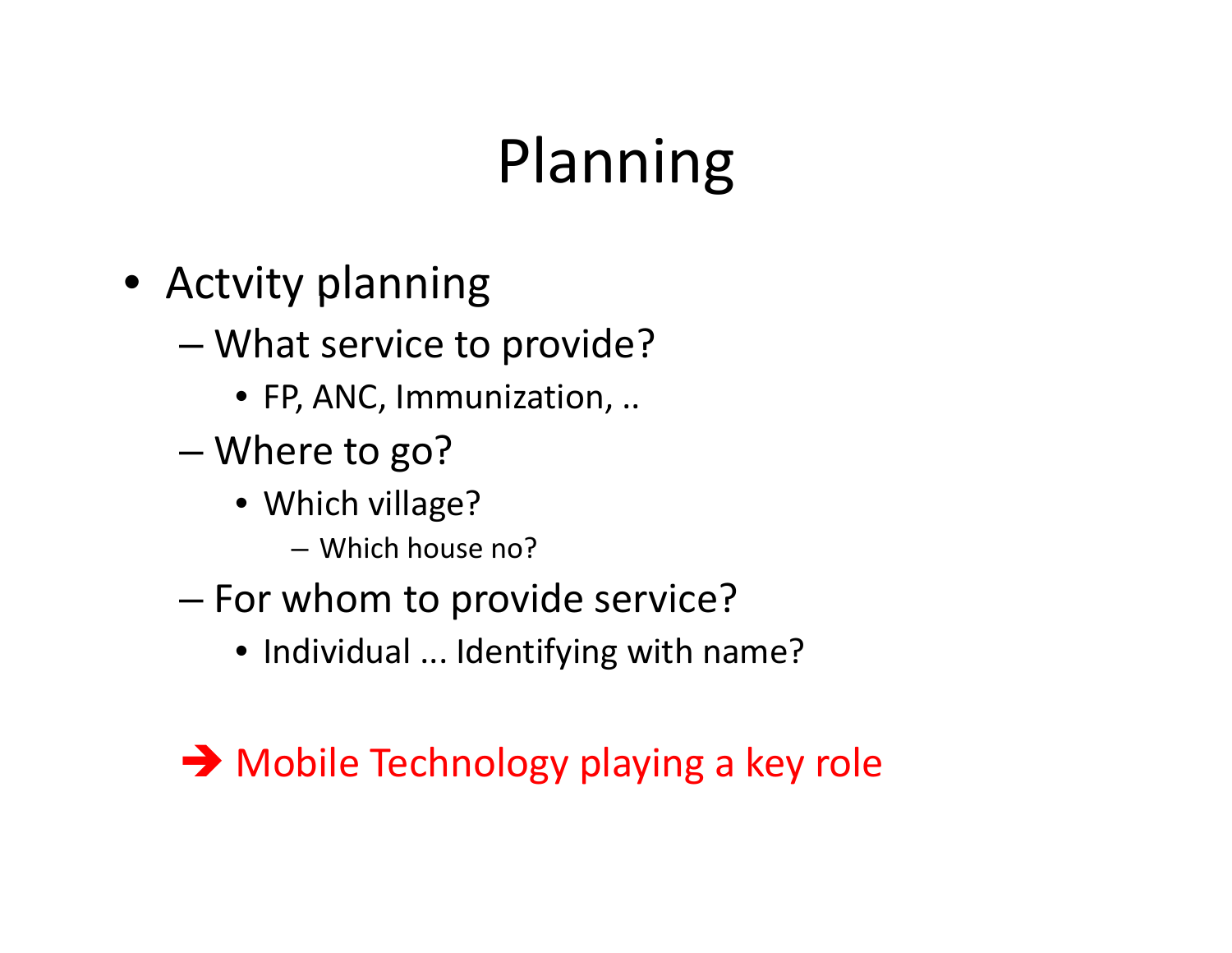### Outreaching

- ANM/HEW/... Community Health Workers
	- At the village
		- Providing service as per the plan
		- Collecting information
		- $\bullet$  ...
	- $-$  At the facility
		- Compiling information
		- Synchronization
- Possibility to assist health workers
	- handheld devices / mobile information systems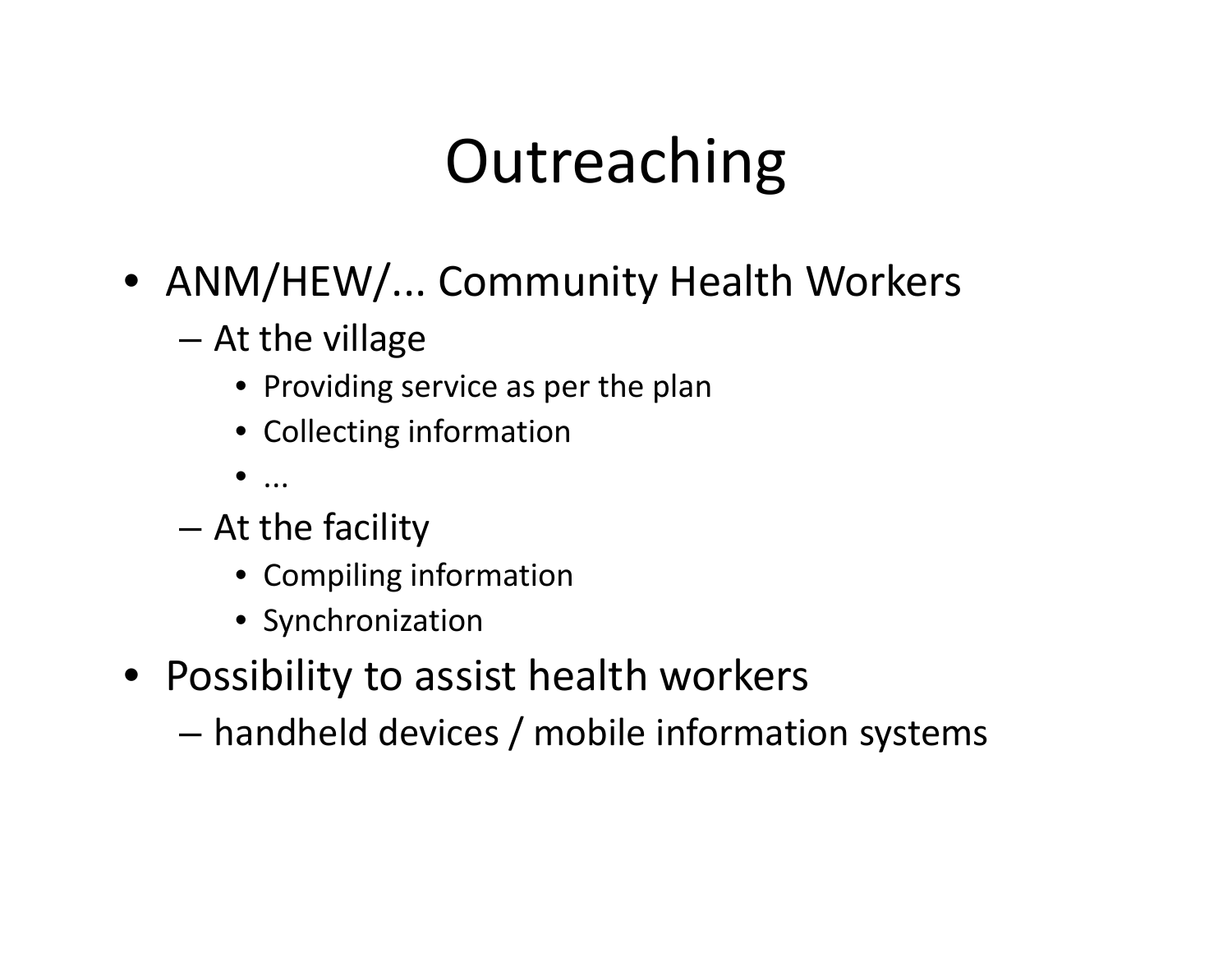### Assisting health workers

- Handheld device
	- Guiding health worker with activity plan
		- No need to carry activity paper ... may be as <sup>a</sup> backup!
	- – $-$  Enabling health workers refer history?
	- – $-$  Enabling health workers collect digital data
		- Easy complilation
		- Easy synchornization
		- Improved level of accuracy
			- No back‐logs
			- validation